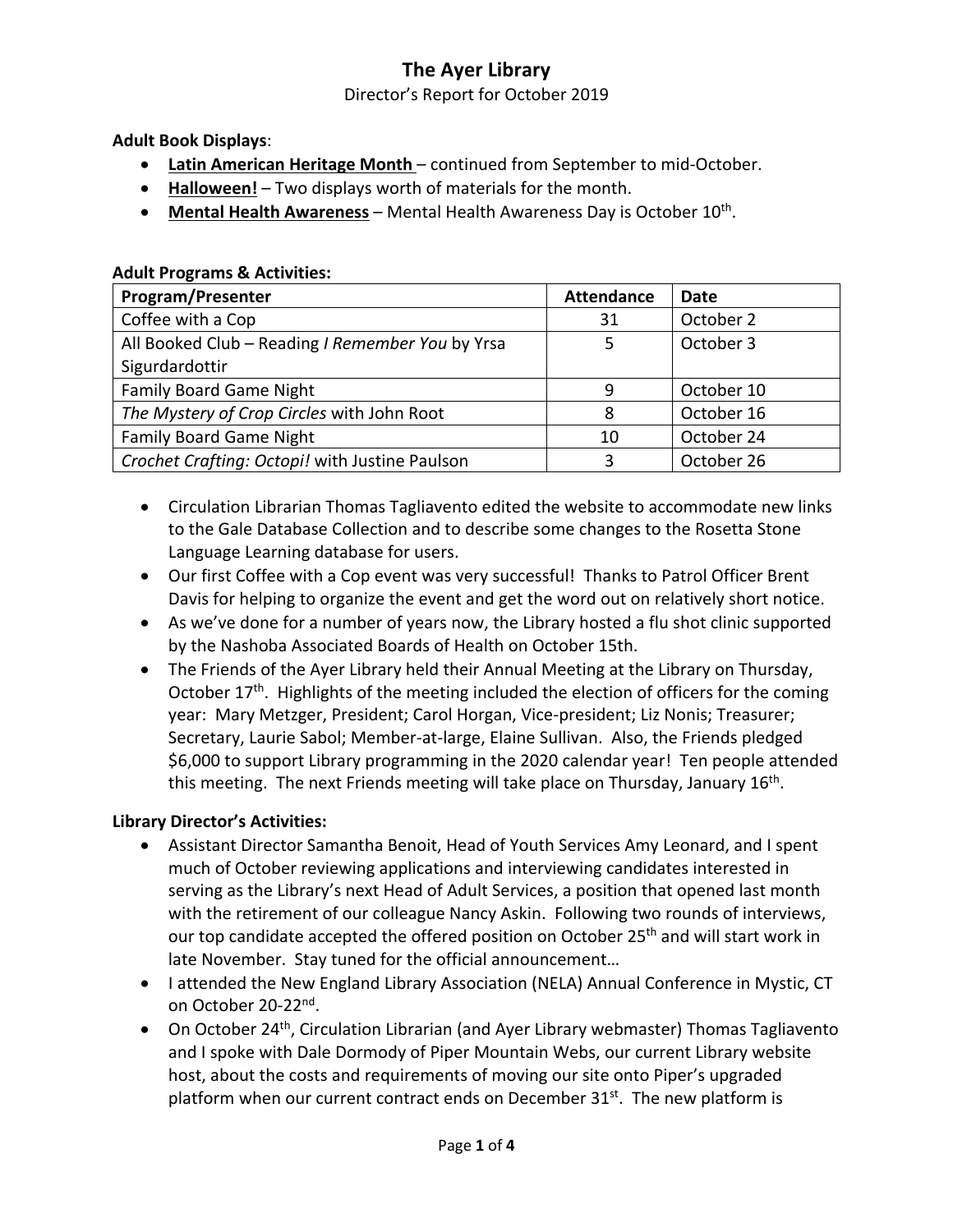Director's Report for October 2019

responsive (it automatically adapts its layout to best suit the size of the screen on which the site is being viewed) and easier to update than what we currently use.

• On October 25<sup>th</sup>, I proctored an online exam for a graduate student studying criminal justice.

## **Library Director's Meetings:**

- Ayer Library Board of Trustees Meetings on October  $1<sup>st</sup>$  (meeting was rescheduled from September  $17<sup>th</sup>$ ) and October  $15<sup>th</sup>$ . The Board held its annual election of officers at the October 1<sup>st</sup> meeting. Debra Faust-Clancy declined to run for another term as President and Bob Gardner was elected as her successor. Cyndi Lavin and Dana Bresnahan were re-elected as Secretary and Treasurer respectively. The position of Vice President remains vacant.
- Pastor Susan Gaeta of the Shepherd of the Valley Lutheran Church and I met on October 29<sup>th</sup> at the Library to continue a discussion about building an informal network to connect all of the community advocates and social service providers that work in our community. As a follow-up to a meeting of community-minded people held at the Federated Church of Ayer in May, Pastor Gaeta will be convening another gathering in early November.

## **Library Operations:**

- Easton Electronics conducted the annual fire alarm and sprinkler testing on Friday, October 4th.
- Johnson Controls performed the fall season maintenance on our HVAC systems on October  $11<sup>th</sup>$ . The boiler received a tune-up, the filters were cleaned or changed on the air handling system and general operation of the heating and air handling system was checked, with minor adjustments made to aging parts to reduce noise. A second technician returned on October 25<sup>th</sup> to check the Meta-Sys control system that runs everything. There are two components – a temperature sensor and a damper control that need replacing. That work will be scheduled for November.
- We're very excited to have the granite 'Ayer Library' sign on East Main Street illuminated again after many years in the dark. On October  $4<sup>th</sup>$ , Renaud Electrical began the work to replace the non-functional light fixtures with energy-efficient LED fixtures and now the sign and the Library entrance stand out much more clearly in the evening hours. On October 25<sup>th</sup>, Renaud Electrical also performed the annual operational check of our emergency lighting system, repaired one interior light fixture and replaced bulbs in several exterior fixtures, including the pole that illuminates the walkway to the Children's entrance.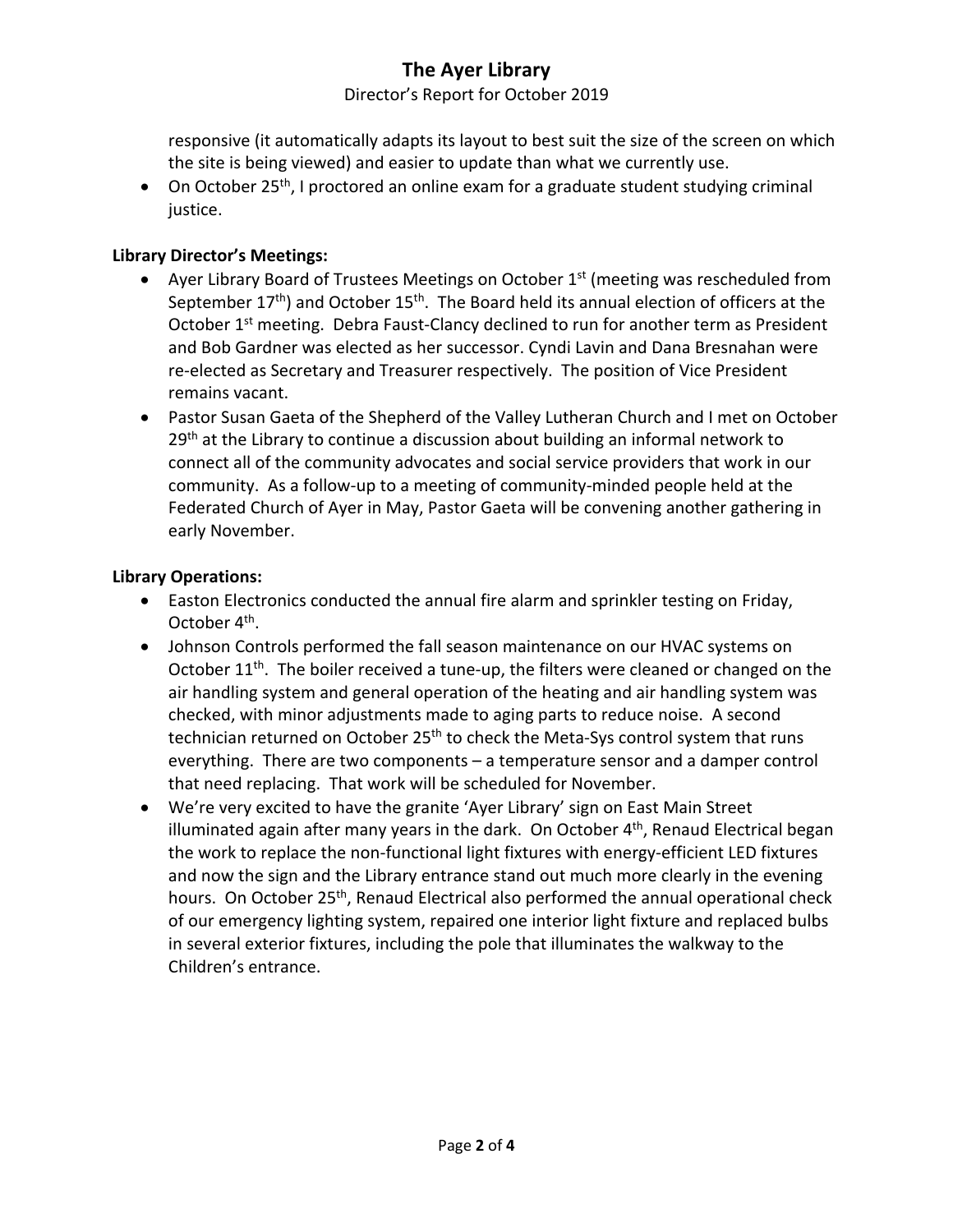Director's Report for October 2019

#### **Youth Services Programs & Activities:**

| <b>Children's Programs</b>                           | <b>Attendance</b> | <b>Date</b> |
|------------------------------------------------------|-------------------|-------------|
| Story Ninja (Egg Drop)                               | 14                | October 1   |
| Music & Movement w/ Ayer Family Partnership Center   | 34                | October 2   |
| Story Time (Apples)                                  | 34                | October 3   |
| Story Ninja (Slime)                                  | 19                | October 8   |
| Read with Willow the Therapy Dog                     | 5                 | October 8   |
| Music & Movement w/ Ayer Family Partnership Center   | 43                | October 9   |
| Story Time (Bangarang Yoga)                          | 47                | October 10  |
| Story Ninja (Wands and Crowns with Mandy of Wicked   | 15                | October 15  |
| Good Henna)                                          |                   |             |
| Music & Movement w/ Ayer Family Partnership Center   | 32                | October 16  |
| Story Time (Meet Ayer PD School Resource Officer     | 16                | October 17  |
| Jennifer Bigelow)                                    |                   |             |
| Story Ninja (Catapults)                              | 12                | October 22  |
| Storytime (Bug Hunt with Heather of Hands On Nature) | 13                | October 24  |
| Ayer Downtown Trick-or-Treat tote bag decorating     | 113               | October 26  |
| Ayer Downtown Trick-or-Treat Parade from the Library | 27                | October 26  |
| Story Ninja (thumb pianos)                           | 9                 | October 29  |
| Music & Movement w/ Ayer Family Partnership Center   | 43                | October 30  |
| Storytime (Pumpkins)                                 | 43                | October 31  |

- The Youth Services Department is thankful for all the special programs we were able to offer during the month of October. The Friends of the Ayer Library generously supported our monthly yoga Storytime with Amy, local mom, and owner of Bangarang Yoga, a magical wands and crowns craft event with Wicked Good Henna, and a bug hunt with Hands On Nature. We continued our collaboration with our local Community Education Grant Program, The Ayer Family Partnership Center, for our weekly Music and Movement group. We also welcomed School Resource Officer Jennifer Bigelow of the Ayer Police Department for a Storytime program talking about being a helper and general safety.
- October means Halloween and boy did we have a good time this year. For the second year, Circulation & Outreach Librarian Christina Zoller led the charge for us to participate in the annual Downtown Halloween Trick-or-Treat event with local businesses. The library was open to families between 10 and 12 with tote bags that kids could decorate to use for trick-or-treating. During those hours we had about 113 people visit the library to participate. At noon, the costume parade set off from the Library to participate in the Downtown Halloween Trick-or-Treat, with Christina leading a group of 27 participants.
- Christina also attended the Makerspace Open Forum at Town Hall on Wednesday, 10/30.